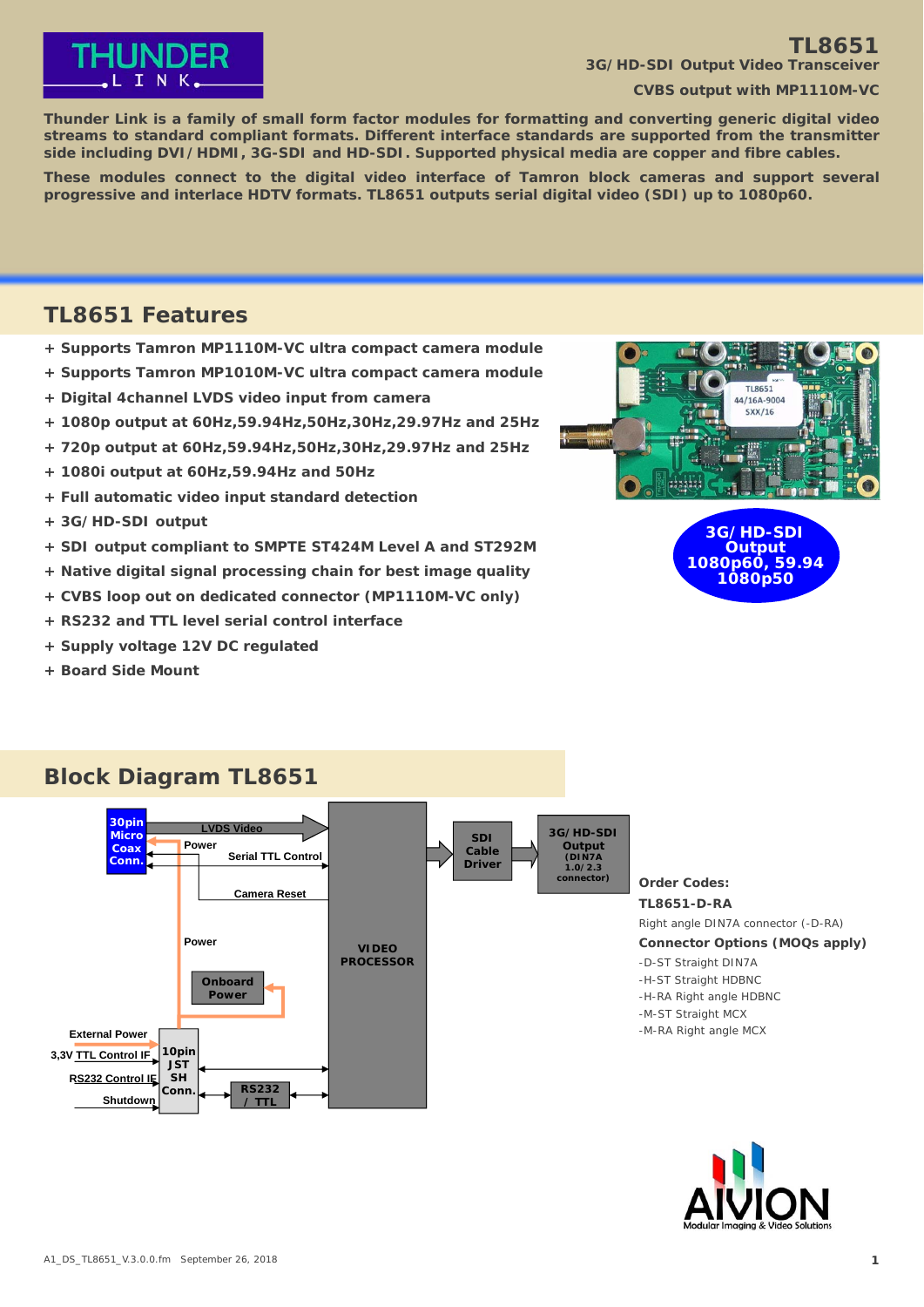

# **Specification Camera Interface**

**INPUTS:**

DATA 2001 12 CH. LVDS digital video (from camera) CLOCK LVDS (from camera) CONTROL Rx 3.3V TTL serial control interface

# **OUTPUTS:**<br>CONTROL Tx

3.3V TTL serial control interface RESET 3.3V TTL, active low

### **Power and Environment**

#### **POWER INPUT:**

9.5V to 12V DC regulated (12.5V DC absolute maximum) Power consumption (MP1110M-VC + TL8651) 4.7W (cam motors inactive) Power consumption TL8651: 1.5W, 125mA @ 12V DC (typ.) Power consumption value conditions: Power 12V DC, video mode 1080p60 Ambient temperature +25°C/77°F Humidity 30%

#### **OPERATING CONDITIONS:**

Ambient temperature (min/max): -5°C/+60°C = 23°F/140°F Humidity: 20%-80% **STORAGE CONDITIONS:** Temperature (min/max):  $-20^{\circ}$ C/+60 $^{\circ}$ C =  $-4^{\circ}$ F/140 $^{\circ}$ F Humidity: 20%-80%

# **Board Mechanical**



**All dimensions in mm.**

**Maximum top component height = 3.0mm (without coaxial connector)**

**Maximum bottom component height = 3.0mm PCB thickness = 1.56mm**

**Outer mounting hole drill diameter 2.6mm Outer mounting hole land diameter 5.2mm**

### **SAFETY NOTES:**

All digital inputs are specified for maximum voltages of 3.3V (+5%).

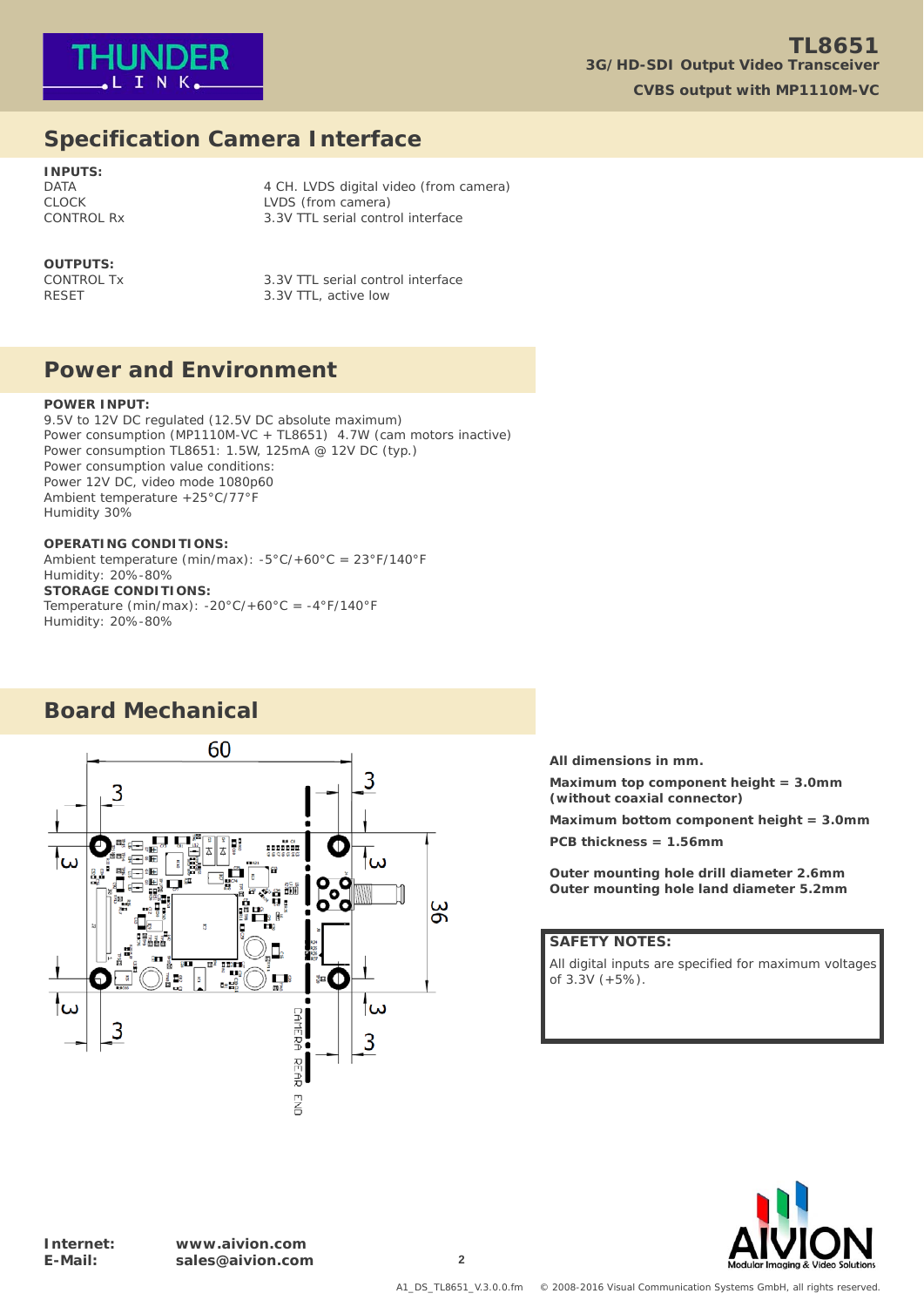

# **Pin Assignment of I/O Connectors**

**J1 JST SM06B-SRSS-TB, do not connect**

#### **J2 KEL USL00-30L-A**

**Camera IF, use supplied 30wire micro coaxial cable only**

#### **J3 JST SM10B-SRSS-TB, Power and RS232/TTL Control IF**

- 1 DC IN
- 2 DC IN
- 3 GND
- 4 GND

5 Reset / Shut Down, pull to GND to reset/shut down TL7650 and camera\* 6 GND

- 7 TXD\_TTL (serial IF transmit, 3.3V) and/or temperature alert output
- 8 RXD\_TTL (serial IF receive, 3.3V)
- 9 RXD\_232 (serial IF receive, RS232 level)
- 10 TXD\_232 (serial IF transmit, RS232 level)

\*for reset, pull to GND for one second or longer

#### **Note: Connect RS232 or TTL serial interface, not both**

#### **J5 JST SM03B-SRSS-TB, CVBS output**

- 1 GND
- 2 CVBS analog video output
- 3 GND

#### **J4 75 ohms coaxial jack, 3G/HD-SDI output**

Default type: CEI C-SX113 (DIN7A / 1.0/2.3 coax system)

### **Onboard Mode Switches**

| Switch          | OFF (default) | ΟN |
|-----------------|---------------|----|
|                 |               |    |
| 1 - factory use | Keep OFF      |    |
| 2 - factory use | Keep OFF      |    |
| 3 - factory use | Keep OFF      |    |
| 4 - factory use | Keep OFF      |    |

**Table 1: Onboard Switch Functions**

#### **Note on CVBS video output:**

CVBS analog video output is available with Tamron MP1110M-VC only. In this case the camera monitoring mode (register 72) must be set to NTSC or PAL video. Refer to Tamron MP1110M-VC technical manual for further details.

In NTSC or PAL mode, there will be no SDI output signal available from TL8651.

CVBS output connector J5 is available on Rev.B boards from September 26, 2018.

**SAFETY NOTES:** All digital inputs are specified for maximum voltages of 3.3V (+5%).

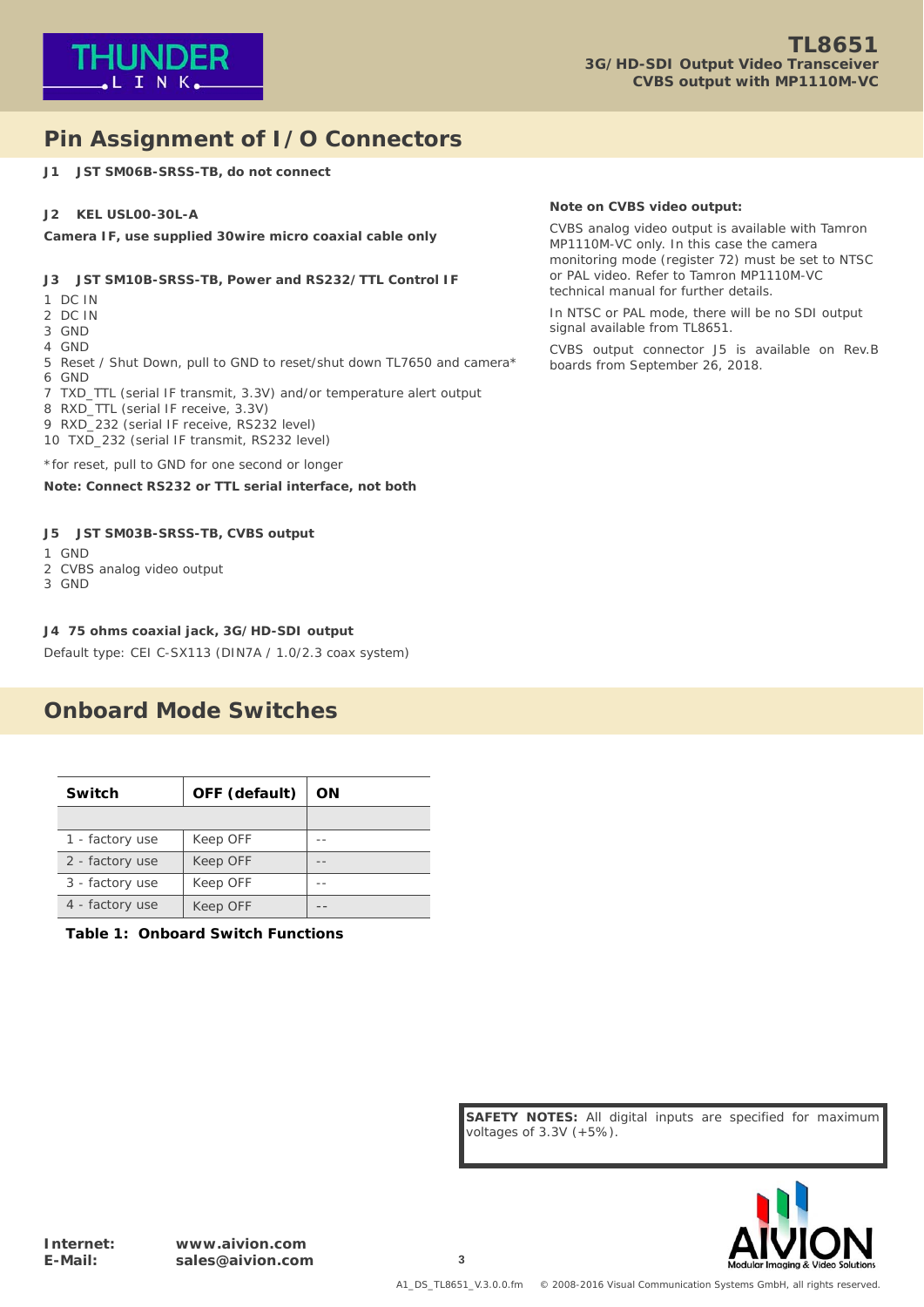

# **Connection Diagram**



### **TL8651 bottom side**

### **J5, CVBS output (available with MP1110M-VC only)**



# **TL8651 Side Mount on MP1110M-VC/MP1010M-VC Camera**

TL8651 can be directly mounted on side of camera (fitting screws included). PCB has three metal spacers assembled.



### **Metal spacer for side mount**



**SAFETY NOTES:** All digital inputs are specified for maximum voltages of 3.3V (+5%).



**Internet: www.aivion.com E-Mail: sales@aivion.com 4**